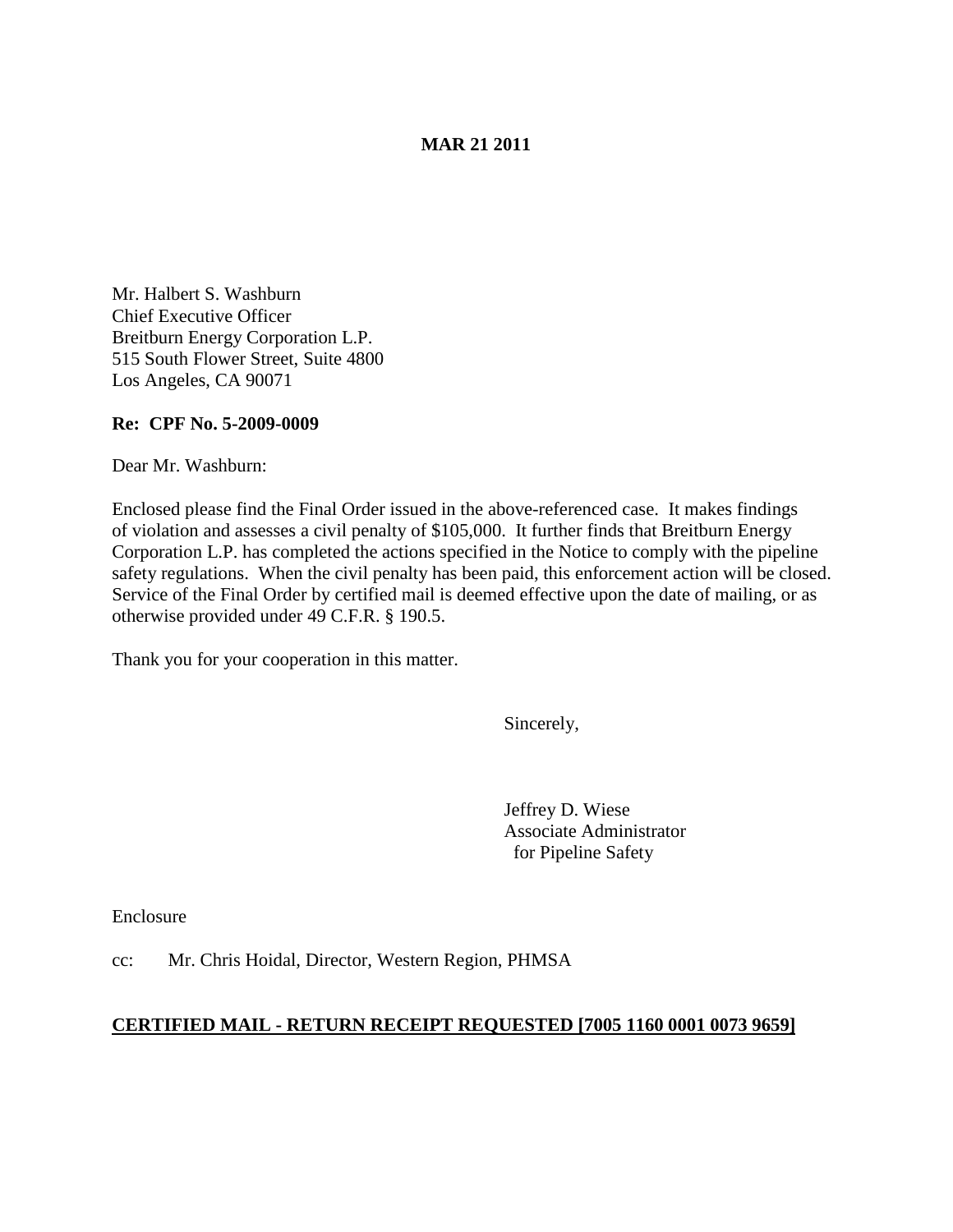#### **U.S. DEPARTMENT OF TRANSPORTATION**

## **PIPELINE AND HAZARDOUS MATERIALS SAFETY ADMINISTRATION OFFICE OF PIPELINE SAFETY WASHINGTON, D.C. 20590**

**)**

**)**

**)**

**In the Matter of )**

**Breitburn Energy Corporation L.P., ) CPF No. 5-2009-0009**

**\_\_\_\_\_\_\_\_\_\_\_\_\_\_\_\_\_\_\_\_\_\_\_\_\_\_\_\_\_\_\_\_\_\_\_\_)**

**\_\_\_\_\_\_\_\_\_\_\_\_\_\_\_\_\_\_\_\_\_\_\_\_\_\_\_\_\_\_\_\_\_\_\_\_**

**Respondent. )**

### **FINAL ORDER**

In June 2008, pursuant to 49 U.S.C. § 60117, a representative of the Pipeline and Hazardous Materials Safety Administration (PHMSA), Office of Pipeline Safety (OPS), conducted an onsite pipeline safety inspection of the facilities and records of Breitburn Energy Corporation L.P. (Breitburn Energy or Respondent) in Seal Beach, California. Breitburn Energy operates a 5-mile pipeline facility in that area on behalf of the Seal Beach Gas Processing Joint Venture.

As a result of the inspection, the Director, Western Region, OPS (Director), issued to Respondent, by letter dated January 8, 2009, a Notice of Probable Violation, Proposed Civil Penalty, and Proposed Compliance Order (Notice). In accordance with 49 C.F.R. § 190.207, the Notice proposed finding that Breitburn Energy had violated 49 C.F.R. §§ 192.465, 192.609, 192.619, 192.739, and 192.745 and proposed assessing a civil penalty of \$105,000 for the alleged violations. The Notice also proposed ordering Respondent to take certain measures to correct the alleged violations.

Breitburn Energy responded to the Notice by letter dated July 30, 2009 (Response). The company did not contest the allegations of violation, but offered explanations for its actions, and requested that the proposed civil penalty be reduced. Respondent did not request a hearing and therefore has waived its right to one.

# **FINDINGS OF VIOLATION**

The Notice alleged that Respondent committed violations of 49 C.F.R. Part 192, as follows:

**Item 1:** The Notice alleged that Respondent violated 49 C.F.R. § 192.465, which states, in relevant part: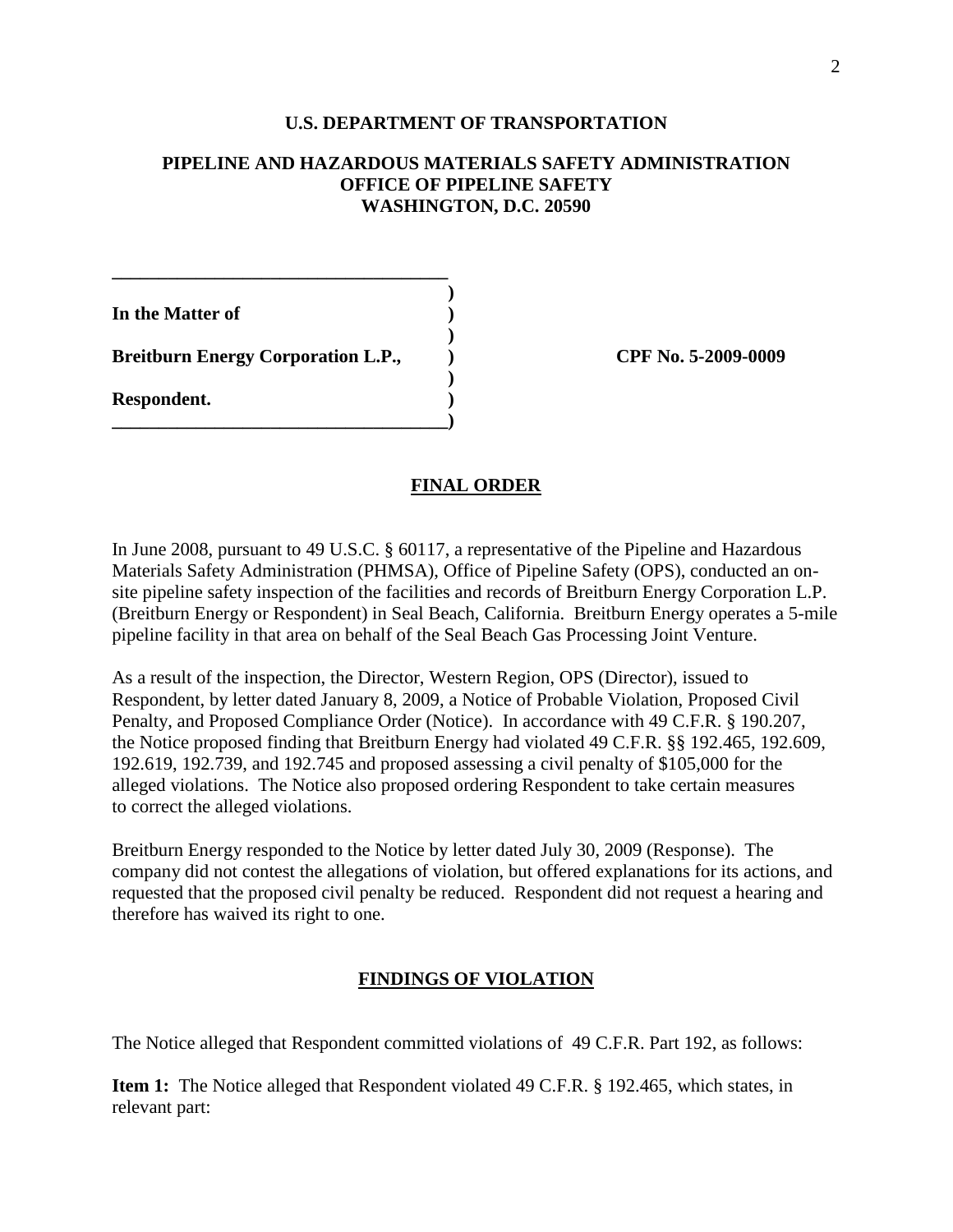### **§ 192.465 External corrosion control: Monitoring.**

 $(a)$ ...

(b) Each cathodic protection rectifier or other impressed current power source must be inspected six times each calendar year, but with intervals not exceeding 2 ½ months, to insure that it is operating.

The Notice alleged that Respondent violated 49 C.F.R. § 192.465 by failing to inspect a rectifier that provides impressed cathodic protection for its pipeline at least six times a year, with intervals not exceeding 2 ½ months. Specifically, the Notice alleged that, during the three years prior to the PHMSA inspection, Breitburn Energy only inspected that rectifier once a year, i.e., during the annual pipe-to-soil survey conducted by its third-party contractor.

In its Response, Breitburn Energy did not contest this allegation of violation, but explained that the employee responsible for maintaining its records had taken or destroyed all of those documents when he left the company. Respondent further stated that it was confident that the required inspection had occurred, even though it could not provide any of the required documentation. [1](#page-2-0)

Breitburn Energy has an obligation to retain a record of each rectifier inspection for at least 5 years.<sup>[2](#page-2-1)</sup> Without any rectifier inspection records, Breitburn Energy cannot demonstrate that the inspections occurred. Moreover, Breitburn Energy acknowledges that the employee responsible for conducting the inspections and maintaining the records made false statements about the performance of his duties. Accordingly, based upon a review of all of the evidence, I find that Respondent violated 49 C.F.R. § 192.465 by failing to inspect the rectifier at least six times per year, with intervals not exceeding 2 ½ months, for a period of three years.

**Item 2:** The Notice alleged that Respondent violated 49 C.F.R. § 192.609, which states:

### **§ 192.609 Change in class location: Required study.**

Whenever an increase in population density indicates a change in class location for a segment of an existing steel pipeline operating at hoop stress that is more than 40 percent of SMYS, or indicates that the hoop stress corresponding to the established maximum allowable operating pressure for a segment of existing pipeline is not commensurate with the present class location, the operator shall immediately make a study to determine:

(a) The present class location for the segment involved.

(b) The design, construction, and testing procedures followed in the original construction, and a comparison of these procedures with those required for the present class location by the applicable provisions of this part.

(c) The physical condition of the segment to the extent it can be

<span id="page-2-0"></span> $\frac{1}{1}$  $<sup>1</sup>$  Response at 2.</sup>

<span id="page-2-1"></span> $2$  49 C.F.R. § 192.491(c).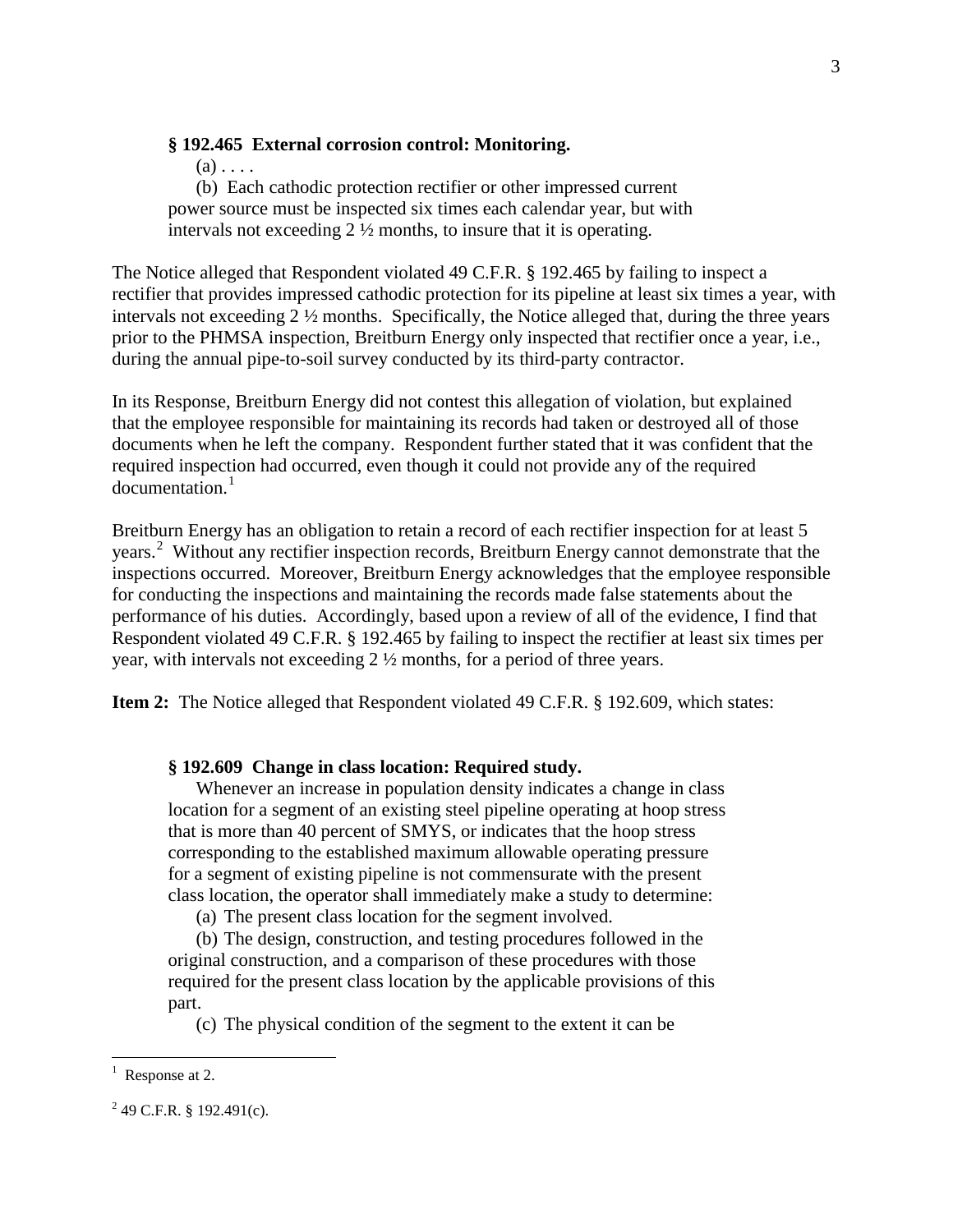ascertained from available records;

(d) The operating and maintenance history of the segment;

(e) The maximum actual operating pressure and the corresponding operating hoop stress, taking pressure gradient into account, for the segment of pipeline involved; and

(f) The actual area affected by the population density increase, and physical barriers or other factors which may limit further expansion of the more densely populated area.

The Notice alleged that Respondent violated 49 C.F.R. § 192.609 by failing to immediately make a study to determine the present class location for a portion of its pipeline. In particular, the Notice alleged that Breitburn Energy's records indicated the entire pipeline is in a Class 1 location, even though a short section of its pipeline is in a Class 3 location.

In its Response, Breitburn Energy explained that it has consistently maintained that a 0.97-mile portion of transmission line in its system is in a Class 3 location, and it included a copy of its 2008 Class Location Survey for its pipeline, which shows that this line is in a Class [3](#page-3-0) location.<sup>3</sup> Respondent also explained that it has prepared an additional Class Location Survey and included it in its pipeline manual as an addendum.

The Class Location Survey submitted by Breitburn Energy is dated June 24, 2008, several days after the OPS on-site safety inspection occurred in this case. Therefore, that report does not show that Respondent had conducted a class location study prior to the inspection. Breitburn Energy did not submit any other evidence demonstrating that it had previously performed such study. Accordingly, based upon a review of all of the evidence, I find that Respondent has violated 49 C.F.R. § 192.609 by failing to conduct a class location study.

**Item 3:** The Notice alleged that Respondent violated 49 C.F.R. § 192.619, which states, in relevant part:

**§ 192.619: Maximum allowable operating pressure: Steel or plastic pipelines.[4](#page-3-1)**

(a) Except as provided in paragraph (c) of this section, no person may operate a segment of steel or plastic pipeline at a pressure that exceeds the lowest of the following:

 $(1)$ ...

(2) The pressure obtained by dividing the pressure to which the segment was tested after construction as follows:

 $(i)$ ...

 $\overline{a}$ 

(ii) For steel pipe operated at 100 p.s.i. (689 kPa) gage or more, the test pressure is divided by a factor determined in accordance with the following table:

<span id="page-3-0"></span><sup>&</sup>lt;sup>3</sup> Class Location Survey, attached to Response.

<span id="page-3-1"></span><sup>&</sup>lt;sup>4</sup> Section 192.619 was amended by the final rule published on October 17, 2008 (73 FR 62148).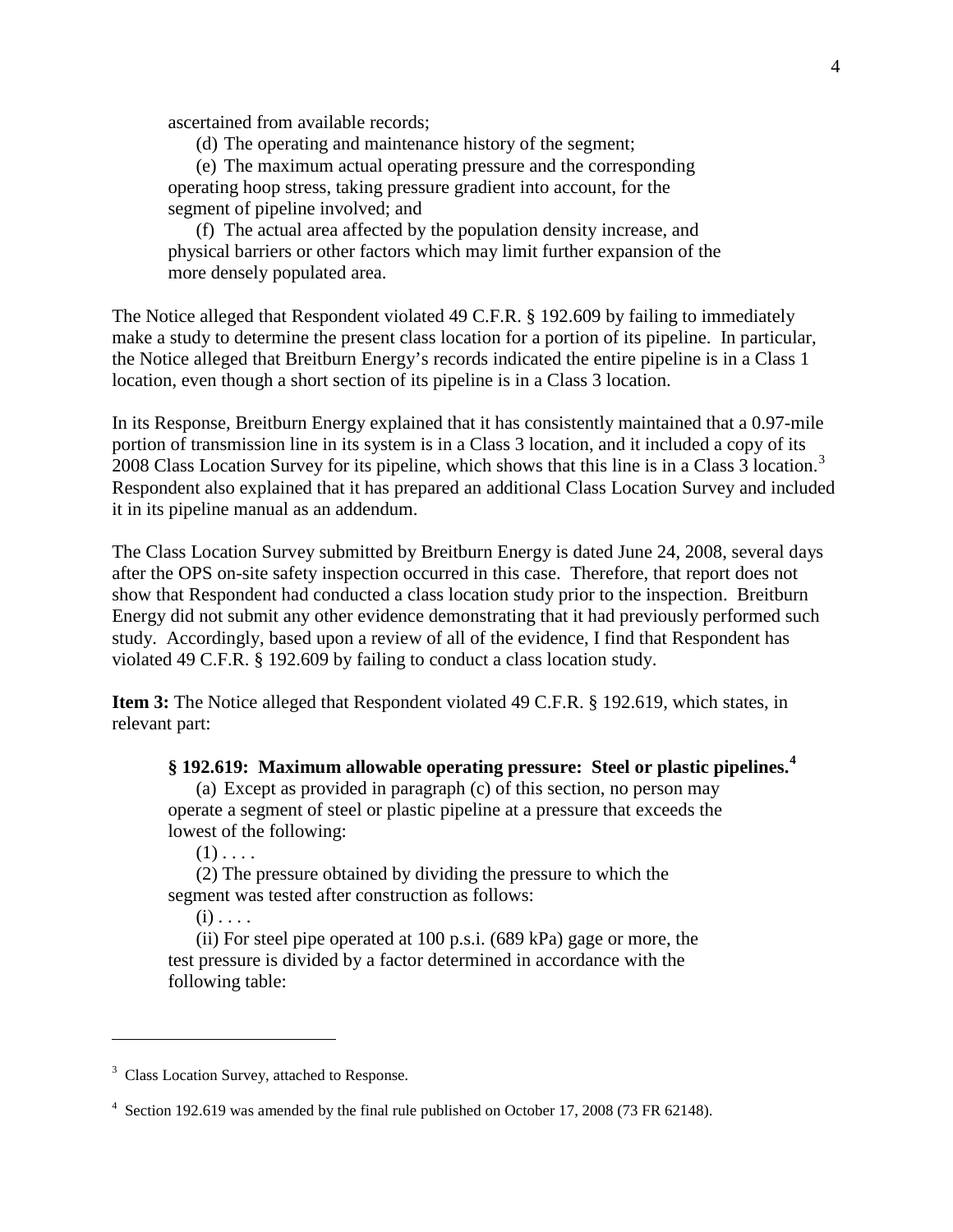| <b>Class location</b> | <b>Segment Installed</b><br><b>Before (Nov 12, 1970)</b> | <b>Segment Installed</b><br>after (Nov 11, 1970) | <b>Segment Converted</b><br>under § 192.14 |
|-----------------------|----------------------------------------------------------|--------------------------------------------------|--------------------------------------------|
|                       | 1.10                                                     | 1.10                                             | 1.25                                       |
|                       | 1.25                                                     | 1.25                                             | 1.25                                       |
| $\mathcal{R}$         | 1.40                                                     | 1.50                                             | 1.50                                       |
|                       | $\pm 40$                                                 | 1 50                                             | 1.50                                       |

The Notice alleged that Respondent violated 49 C.F.R. § 192.619 by operating its pipeline at a pressure that routinely exceeds the established maximum allowable operating pressure (MAOP). Specifically, the Notice alleged that Breitburn Energy specified that the MAOP of its line was 200 psi based on the results of a 1994 hydrostatic pressure test. However, the Notice further alleged that Respondent maintained a normal operating pressure for this line of 200-250 psi, and that it had set the pressure relief valve at 250 psi. Breitburn Energy did not contest the allegation of the violation, but explained that it had mistakenly reported the operating pressure to be 200- 250 psi. Respondent also claimed that the operating pressure of the line, based on measurements taken after the OPS inspection, is and has been 160-175 psi.

The records reviewed at the time of the OPS inspection showed that Breitburn Energy was consistently operating the line above its MAOP. Respondent has not introduced any evidence that refutes that fact. Accordingly, based upon a review of all of the evidence, I find that Respondent violated 49 C.F.R. § 192.619 by exceeding the established MAOP for its pipeline.

**Item 4:** The Notice alleged that Respondent violated 49 C.F.R. § 192.739, which states, in relevant part:

### **§ 192.739 Pressure limiting and regulating stations: Inspection and testing.**

(a) Each pressure limiting station, relief device (except rupture discs), and pressure regulating station and its equipment must be subjected at intervals not exceeding 15 months, but at least once each calendar year, to inspections and tests to determine that it is –

(1) In good mechanical condition;

(2) Adequate from the standpoint of capacity and reliability of operation for the service in which it is employed;

(3) Except as provided in paragraph (b) of this section, set to control or relieve at the correct pressure consistent with the pressure limits of § 192.302(a); and

(4) Properly installed and protected from dirt, liquids, or other conditions that might prevent proper operation.

The Notice alleged that Respondent violated 49 C.F.R. § 192.739 by failing to inspect the pressure regulating valve on its line at the prescribed intervals. Specifically, the Notice alleged that for the 3-year period preceding the OPS inspection, Breitburn Energy did not have any records to show that it had inspected its pressure limiting device at least once each calendar year, at intervals not exceeding 15 months, to ensure that it is in good mechanical condition,

#### **Factors**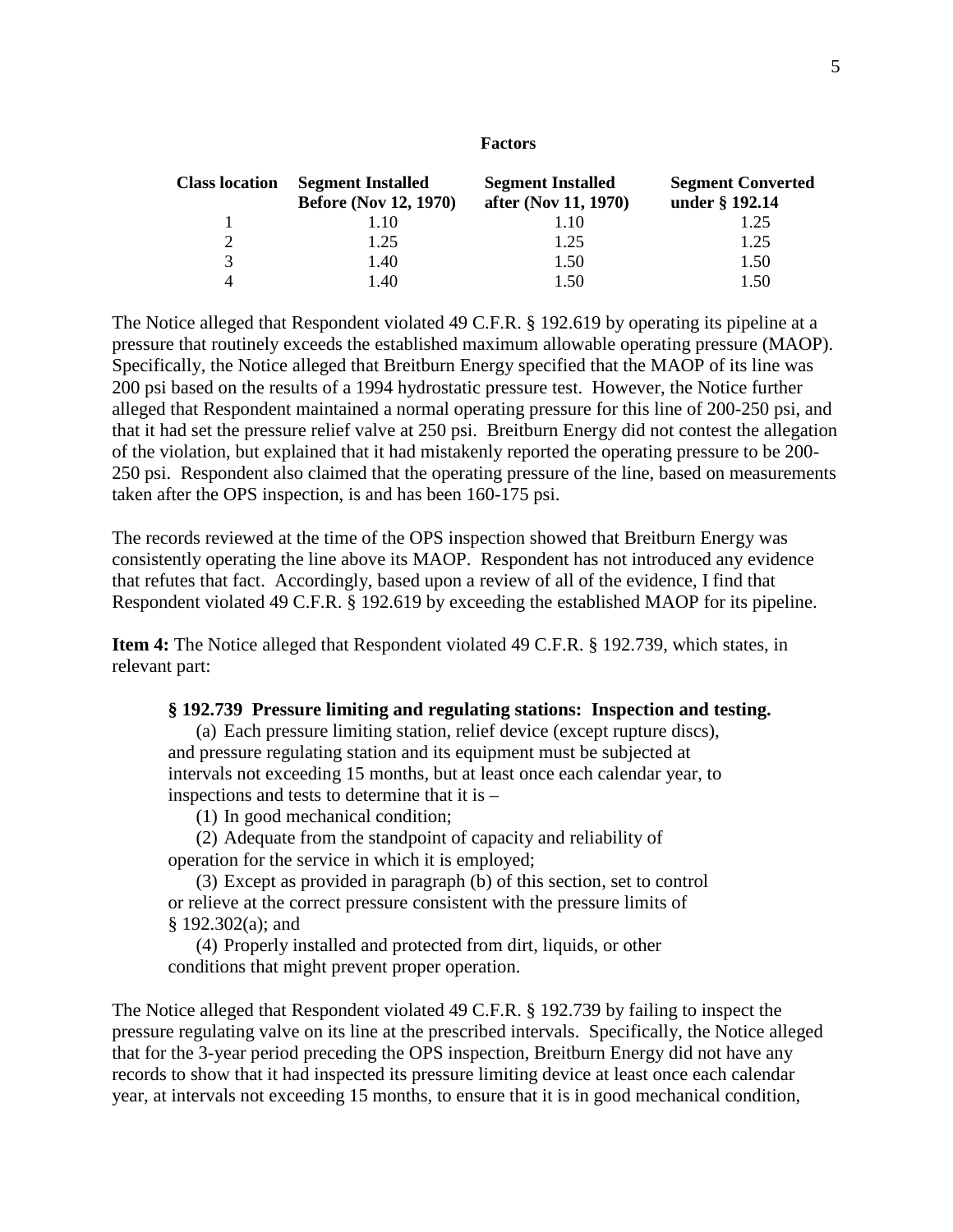has adequate capacity, sets to control or relieve at the correct pressure, and is installed properly.

Respondent did not contest the allegation of violation, but stated that employee responsible for performing those inspections and retaining the required records had taken or destroyed all of those documents when he left the company. Breitburn Energy also stated that its pressure relief device had been "effectively" tested on a routine basis, as "it is set off each time the Southern California Gas Company shuts down its receiving line due to gas quality issues, which in turn causes pressure buildup of the transmission line causing the relief device to go off."<sup>[5](#page-5-0)</sup>

Breitburn Energy is required to retain a record of each pressure relief inspection for at least 5 years or until the inspection occurs, whichever is longer.<sup>[6](#page-5-1)</sup> Breitburn Energy cannot demonstrate that the pressure relief inspections occurred, because it has no records of the inspections. Moreover, Breitburn Energy acknowledges that the employee responsible for performing those inspections and retaining the required records made false statements about the performance of his duties. Furthermore, the actuation of the relief device as described in Breitburn Energy's Response does not constitute an adequate inspection for purposes of this regulation. Accordingly, based upon a review of all of the evidence, I find that Respondent violated 49 C.F.R. § 192.739 by failing to inspect the pressure relief valve for its pipeline at the required intervals.

**Item 5:** The Notice alleged that Respondent violated 49 C.F.R. § 192.745, which states, in relevant part:

# **§ 192.745: Valve maintenance: Transmission lines.**

(a) Each transmission line valve that might be required during any emergency must be inspected and partially operated at intervals not exceeding 15 months, but at least once each calendar year.

The Notice alleged that Respondent violated 49 C.F.R. § 192.745 by failing to inspect the mainline block valves on its pipeline at the required intervals. Specifically, the Notice alleged that Breitburn Energy did not have any records to show that it had inspected the block valve on its line for the 3 years preceding the OPS inspection, and that each transmission mainline block valve that may be required during any emergency must be inspected at least once a year, with intervals not exceeding 15 months.

Respondent did not contest this allegation of violation, but explained that its policy is to conduct emergency shutoff valve inspections on an annual basis, and that management was told the required testing was done in this case. However, Breitburn Energy also acknowledged that the documentation associated with those inspections was not in its files.<sup>[7](#page-5-2)</sup>

 $\overline{a}$ 

<span id="page-5-2"></span> $7$  Response at 4.

<span id="page-5-0"></span><sup>&</sup>lt;sup>5</sup> Response at 3.

<span id="page-5-1"></span> $649$  C.F.R. § 192.709(c).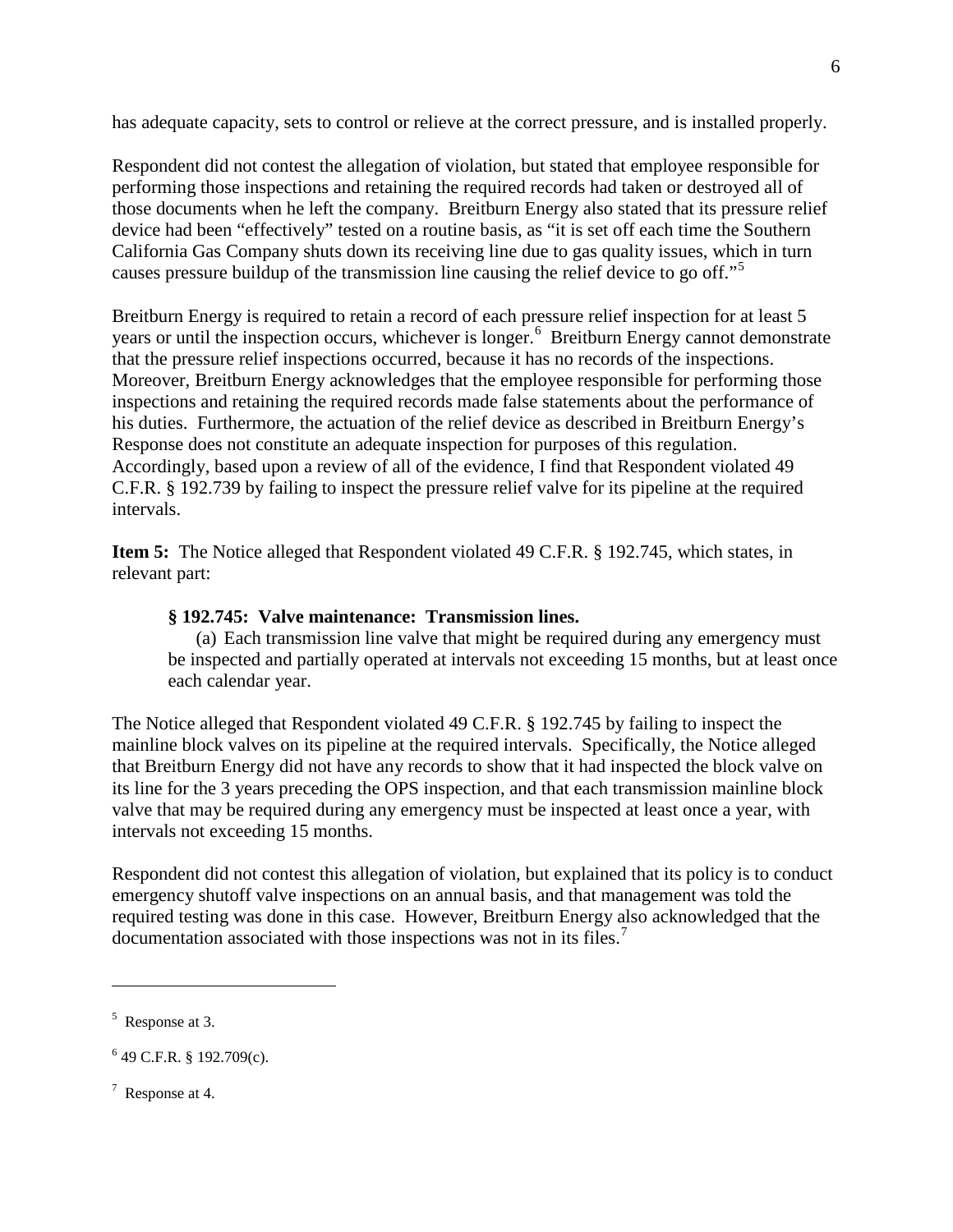Breitburn Energy has a duty to retain a record of each valve inspection for at least 5 years or until the inspection occurs, whichever is longer.<sup>[8](#page-6-0)</sup> Without records of valve inspections, a review of all of the evidence, I find that Respondent violated 49 C.F.R. § 192.745 by failing Breitburn Energy cannot demonstrate that the inspections occurred. Accordingly, based upon to inspect the mainline block valves on its pipeline at the required intervals.

# **ASSESSMENT OF PENALTY**

Under 49 U.S.C. § 60122, Respondent is subject to an administrative civil penalty not to exceed \$100,000 per violation for each day of the violation, up to a maximum of \$1,000,000 for any related series of violations. In determining the amount of a civil penalty under 49 U.S.C. § 60122 and 49 C.F.R. § 190.225, I must consider the following criteria: the nature, circumstances, and gravity of the violation, including adverse impact on the environment; the degree of Respondent's culpability; the history of Respondent's prior offenses; the Respondent's ability to pay the penalty and any effect that the penalty may have on its ability to continue doing business; and the good faith of Respondent in attempting to comply with the pipeline safety regulations. In addition, I may consider the economic benefit gained from the violation without any reduction because of subsequent damages, and such other matters as justice may require. The Notice proposed a total civil penalty of \$105,000 for the violations cited above.

In its response, Respondent alleged that for each of the violations, the inspection records are missing because a former employee destroyed or removed the documents from Breitburn premises without permission. Breitburn Energy explained that the employee charged with conducting the required inspections and maintaining the associated records regularly reported to his superiors that the inspections were conducted and recorded. Additionally, the employee verified to Breitburn's Environmental, Health and Safety department that all DOT compliance work was up to date. However, Breitburn Energy later learned that the employee had made false representations to management. This employee is no longer working at Breitburn Energy. After the employee left, Breitburn's management determined that the records of inspections were missing. They believe that the former employee is responsible for the compliance issues and missing records. Since the inspection, Breitburn Energy has replaced the crew at the Seal Beach facility. In addition, Breitburn Energy has instituted new internal policies and procedures to better monitor performance and to duplicate records.<sup>[9](#page-6-1)</sup>

**Item 1:** The Notice proposed a civil penalty of \$35,000 for Respondent's violation of 49 C.F.R. § 192.465, for failing to inspect the rectifier that provides impressed cathodic protection for the pipeline. Breitburn Energy had no records to show that it had conducted the monitoring at least six times per year, with intervals not exceeding  $2\frac{1}{2}$  months. In its response, Breitburn Energy requested that the penalty be reduced because there was no adverse impact on the environment, Breitburn Energy has not had any prior violations at this location, and because the missing inspection records are the result of the personnel issue described above. Breitburn Energy stated

<span id="page-6-0"></span> $849$  C.F.R. § 192.709(c).

<span id="page-6-1"></span><sup>&</sup>lt;sup>9</sup> Response at 1.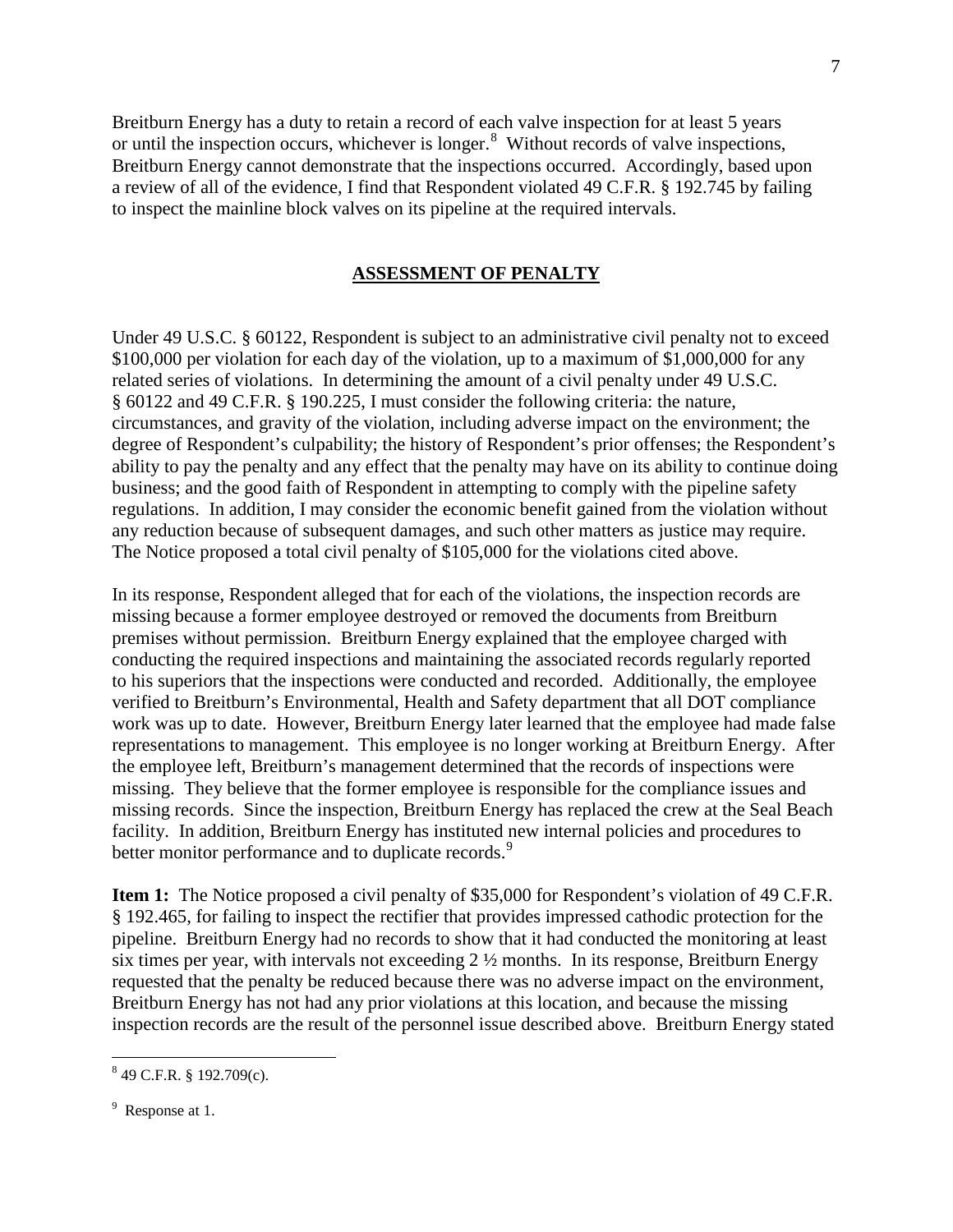that it is "confident that these inspections were conducted."[10](#page-7-0) Furthermore, Breitburn Energy asserts that since the change of personnel at the facility, they have been maintaining and are able to locate all required records.

Respondent has not provided any evidence to substantiate its "confidence" in the fact that the required inspections ever occurred. The employee charged with performing those inspections has proven untrustworthy, and there is no other reliable evidence indicating that the inspections occurred. A reduction in the civil penalty is unwarranted because Breitburn Energy has not demonstrated that it took any action, over a period of three years, to ensure that the inspections its employee claimed to be conducting were actually conducted. Based upon the foregoing, I assess Respondent a civil penalty of \$35,000 for violation of 49 C.F.R. § 192.465.

**Item 4:** The Notice proposed a civil penalty of \$35,000 for Respondent's violation of 49 C.F.R. § 192.739, for failing to inspect the pressure relief valve on its pipeline at the required intervals. Respondent has requested a reduction in the proposed penalty because it has a policy in place for inspecting these valves, even though the required documentation is missing due to the actions of its former employee. Breitburn Energy also seeks a reduction because the violation did not result in any adverse impact on the environment, and it has no history of prior violations at this location. However, Breitburn Energy has not shown that it made any efforts to ensure that its policy of inspecting the pressure relief valves was followed by the employees charged with conducting the inspections. Accordingly, I do not find support for a reduction in the civil penalty. Based upon the foregoing, I assess Respondent a civil penalty of \$35,000 for violation of 49 C.F.R. § 192.739.

**Item 5:** The Notice proposed a civil penalty of \$35,000 for Respondent's violation of 49 C.F.R. § 192.745, for failing to inspect the transmission line emergency shutoff valve. Respondent requested a reduced penalty because management had been told the testing was performed, but the former employee destroyed or removed the relevant records. As explained in the assessment of penalty for Items 1 and 4, a reduction in the civil penalty is unwarranted because Breitburn Energy has not demonstrated that it took any measures to ensure that the inspections actually occurred. Based upon the foregoing, I assess Respondent a civil penalty of \$35,000 for violation of 49 C.F.R. § 192.745.

In summary, having reviewed the record and considered the assessment criteria for each of the Items cited above, I assess Respondent a total civil penalty of **\$105,000**.

Payment of the civil penalty must be made within 20 days of service. Federal regulations (49 C.F.R. § 89.21(b)(3)) require such payment to be made by wire transfer through the Federal Reserve Communications System (Fedwire), to the account of the U.S. Treasury. Detailed instructions are contained in the enclosure. Questions concerning wire transfers should be directed to: Financial Operations Division (AMZ-341), Federal Aviation Administration, Mike Monroney Aeronautical Center, P.O. Box 269039, Oklahoma City, Oklahoma 73125. The Financial Operations Division telephone number is (405) 954-8893.

 $\overline{a}$ 

<span id="page-7-0"></span><sup>&</sup>lt;sup>10</sup> Response at 2.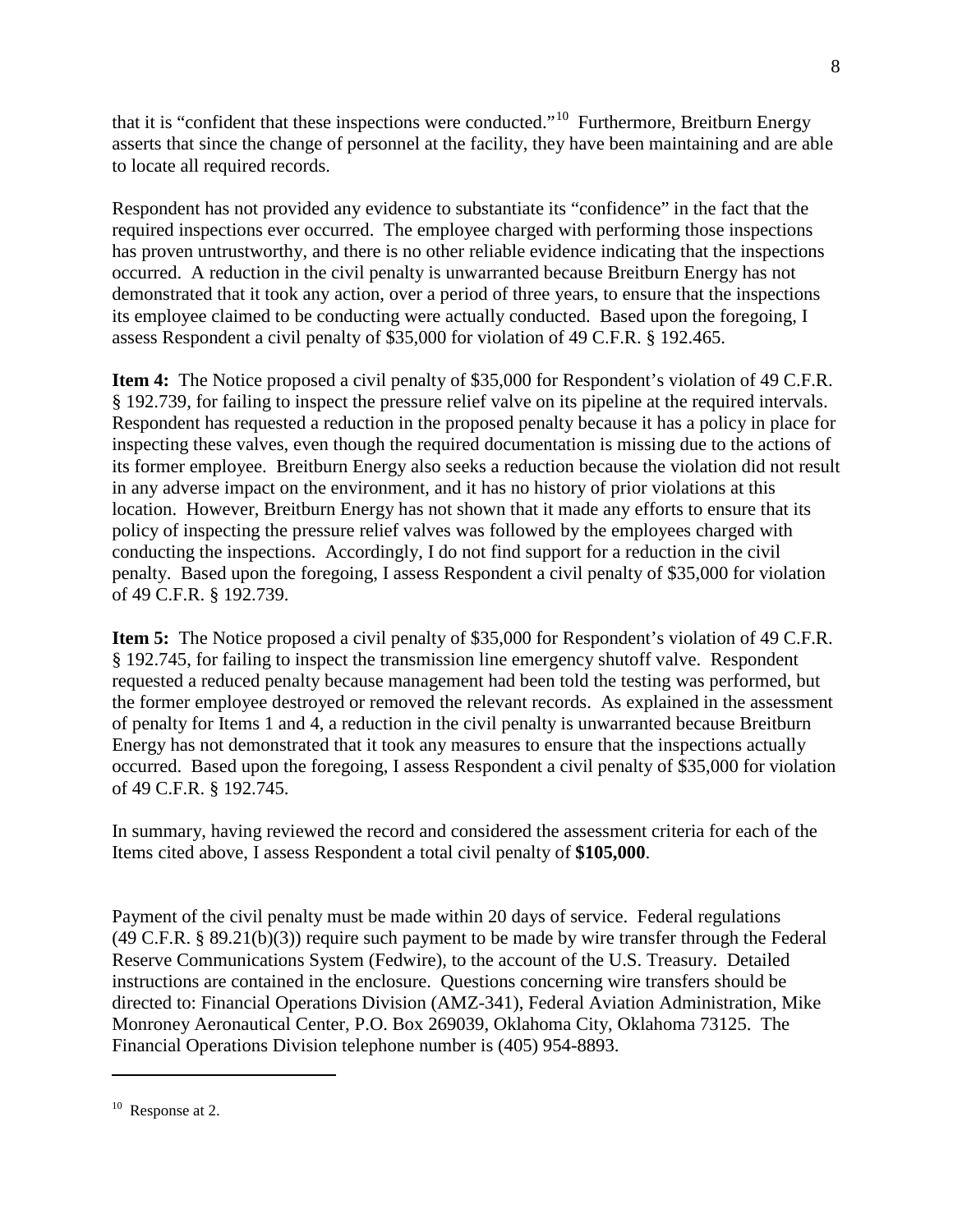Failure to pay the \$105,000 civil penalty will result in accrual of interest at the current annual rate in accordance with 31 U.S.C. § 3717, 31 C.F.R. § 901.9 and 49 C.F.R. § 89.23. Pursuant to those same authorities, a late penalty charge of six percent (6%) per annum will be charged if payment is not made within 110 days of service. Furthermore, failure to pay the civil penalty may result in referral of the matter to the Attorney General for appropriate action in a district court of the United States.

### **COMPLIANCE ORDER**

The Notice proposed a compliance order with respect to Items 1, 2, 3, 4, and 5 in the Notice for violations of 49 C.F.R. §§ 192.465, 192.609, 192.619, 192.739, 192.745, respectively. Under 49 U.S.C. § 60118(a), each person who engages in the transportation of gas or who owns or operates a pipeline facility is required to comply with the applicable safety standards established under chapter 601. The Respondent has taken the following actions specified in the proposed compliance order:

> 1. With respect to the violation of § 192.465 (**Item 1**), Respondent has replaced personnel at the Seal Beach Facility and has instituted procedures to monitor performance and to duplicate records. Since the change of personnel, Breitburn Energy has conducted timely external corrosion monitoring and maintained the required records.<sup>[11](#page-8-0)</sup>

2. With respect to the violation of § 192.609 (**Item 2**), Respondent conducted a Class Location Survey dated June 24, 2008 and has prepared an additional Class Location Survey that it has included in its pipeline manual. $^{12}$  $^{12}$  $^{12}$ 

3. With respect to the violation of § 192.619 (**Item 3**), Respondent took operating pressure measurements and determined that its normal operating pressure does not exceed its maximum allowable operating pressure. Respondent is also conducting a full evaluation of the pipelines at the facility to ensure that all systems are set at and operating at optimal pressures and settings.<sup>[13](#page-8-2)</sup>

4. With respect to the violation of § 192.739 (**Item 4**), Respondent has corrected the personnel issues that led to the lack of records of inspections of the regulating valve.

5. With respect to the violation of § 192.745 (**Item 5**), Respondent has corrected the

 $\overline{a}$ 

<span id="page-8-0"></span> $11$  See Response at 2, and attachment to Response: "Sample Rectifier Inspection Logs."

<span id="page-8-1"></span> $12$  See attachment to Response.

<span id="page-8-2"></span><sup>&</sup>lt;sup>13</sup> See Response at 3.